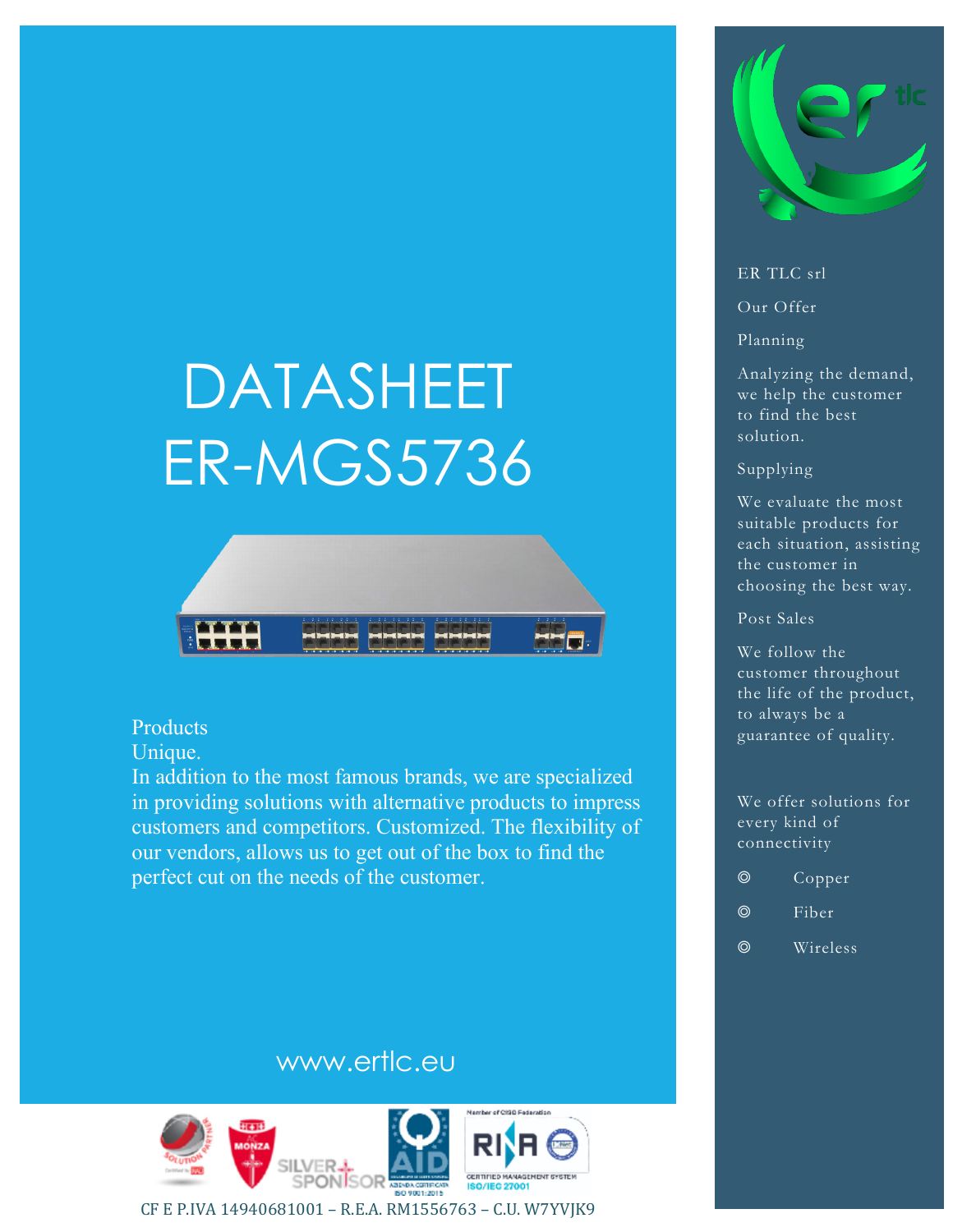## ER-MGS5736

#### FEATURES:

 $> 8*10/100/1000M$  RJ45 ports+24\*GF SFP+ 4\*10G(SFP+) fiber ports Managed Ethernet Convergence/Core switch;

➢ Bandwidth:598Gbps, Packet forwarding cache:32M;

➢ Support QOS, STP/RSTP, IGMP, DHCP, SNMP, WEB, VLAN, ERPS etc.;

➢ Compatible with 1U rack, built-in internal power adapter;

➢ Support to ERPS/STP/RSTP/MSTP.

➢ Support enhanced management through WEB, CLI, TELNET, SNMP;

➢ L3 network management, IPV4/IPV6 management;

#### INTRODUCTION:

The ER-MGS5736 series is a 10G uplink managed Ethernet fiber switch. It has 8\*10/100/1000Base-T RJ45 ports + 24\*10/100/1000M SFP and 4\*1/10G SFP+ fiber slot ports. Each port can support wire-speed forwarding.

The ER-MGS5736 has L3 full network management function, support IPV4/IPV6 management, static route full line rate forwarding, complete security protection mechanism, complete ACL/QoS policy and rich VLAN functions, and is easy to manage and maintain. Supports multiple network redundancy protocols STP/RSTP/MSTP (<50ms) and (ITU-T G.8032) ERPS (<20ms) to improve link backup and network reliability.

When one-way network fails, communication can be quickly restored to ensure important Uninterrupted communication for applications. According to the actual application requirements, you can configure



#### CF E P.IVA 14940681001 – R.E.A. RM1556763 – C.U. W7YVJK9



#### ER TLC srl

Our Offer

#### Planning

Analyzing the demand, we help the customer to find the best solution.

#### Supplying

We evaluate the most suitable products for each situation, assisting the customer in choosing the best way.

#### Post Sales

We follow the customer throughout the life of the product, to always be a guarantee of quality.

- ◎ Copper
- ◎ Fiber
- ◎ Wireless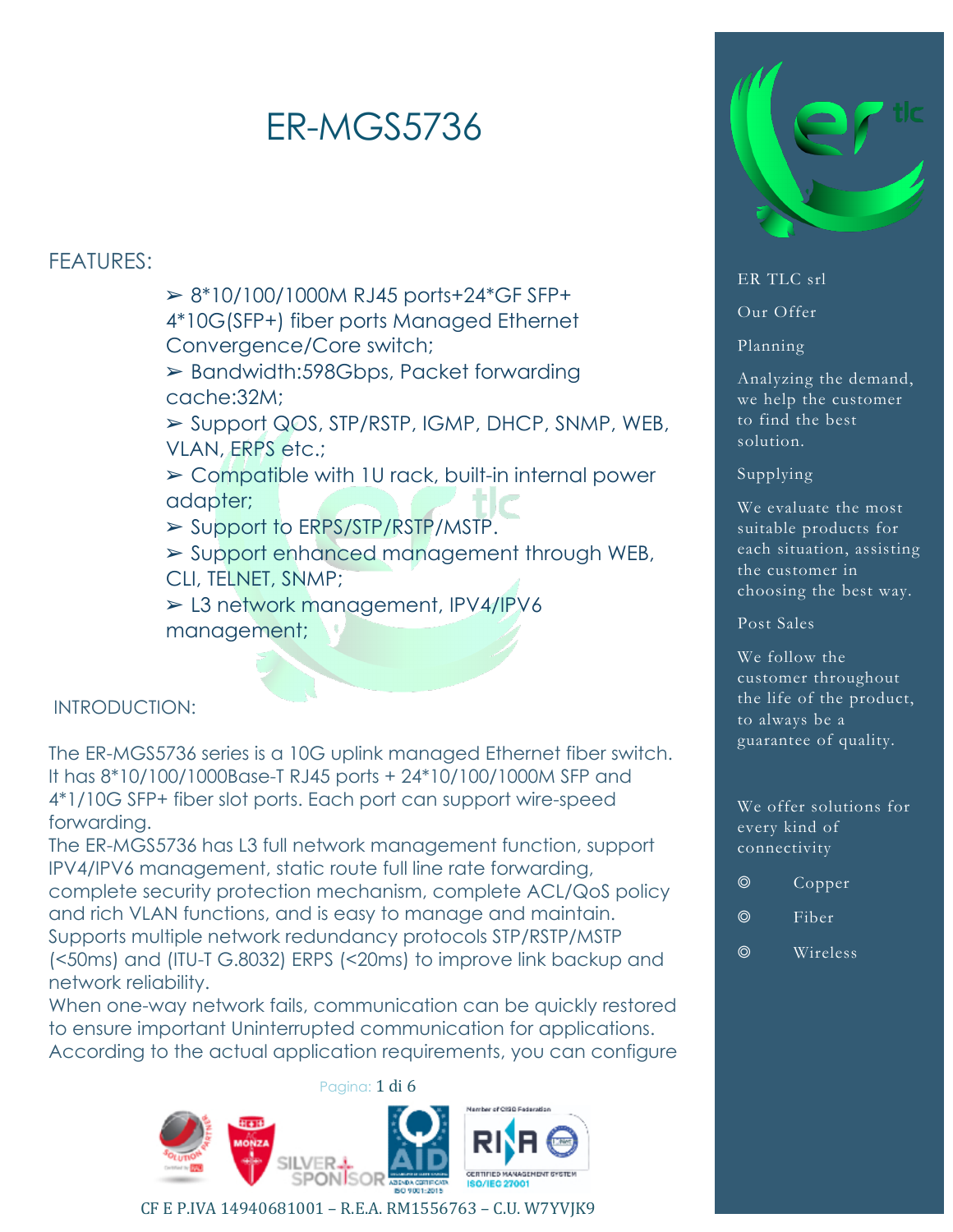multiple application services such as port traffic control, VLAN division, and SNMP through the Web network management mode. It meets the needs of various industrial Ethernet application environments and is suitable for industrial, intelligent transportation, rail transit, power industry, mining, petroleum, marine, metallurgical and green energy construction to form a cost-effective, stable and reliable communication network





ER TLC srl

Our Offer

Planning

Analyzing the demand, we help the customer to find the best solution.

#### Supplying

We evaluate the most suitable products for each situation, assisting the customer in choosing the best way.

Post Sales

We follow the customer throughout the life of the product, to always be a guarantee of quality.

- ◎ Copper
- ◎ Fiber
- ◎ Wireless

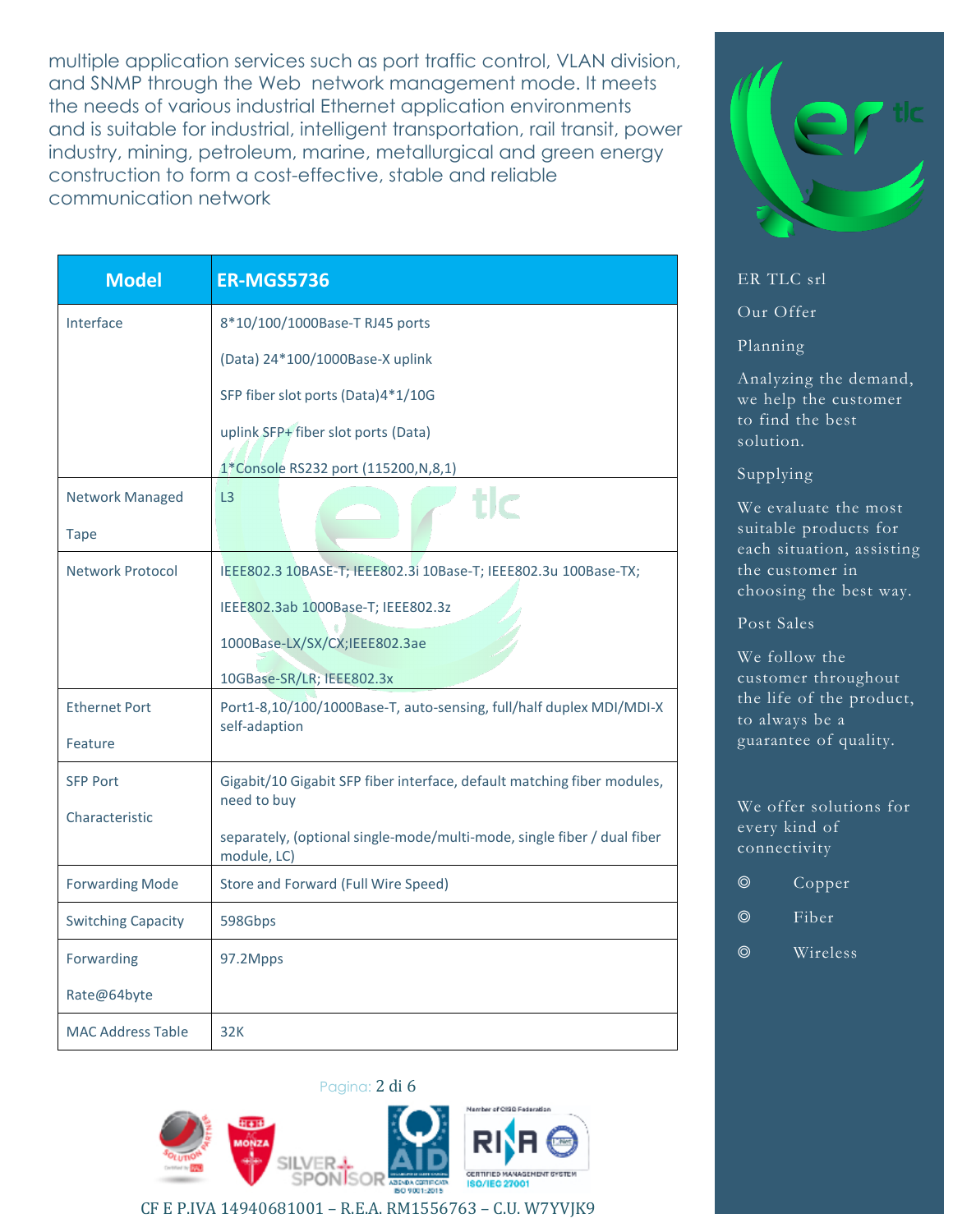| <b>Buffer Memory</b>                | 32M                                                                                                                               |
|-------------------------------------|-----------------------------------------------------------------------------------------------------------------------------------|
| Jumbo Frame                         | 9.6K                                                                                                                              |
| <b>Twisted Pair</b><br>Transmission | 10BASE-T: Cat3,4,5 UTP (≤100 meter) ;100BASE-TX: Cat5 or later UTP<br>(≤100<br>meter) ;1000BASE-T: Cat6 or later UTP (≤100 meter) |
| Optical cable                       | Multi-mode:850nm 0~300M(10G),850nm 0~550M (1.25G)                                                                                 |
|                                     | Single-mode:1310nm 0~40KM,1550nm 0~120KM.                                                                                         |
| Total PWR / Input<br>Voltage        | 60W/(AC100-240V)                                                                                                                  |
| <b>Power Consumption</b>            | Standby:<40W; full load:<60W                                                                                                      |
| <b>LED</b>                          | Power indicator: PWR (yellow), System indicator: SYS (yellow), Network<br>indicator:<br>Link/Act (yellow), fiber port: L/A(green) |
| <b>Reset switch</b>                 | Support one key to restore factory settings                                                                                       |
| <b>Power Supply</b>                 | Built-in power supply; AC:100 ~240V 50-60Hz                                                                                       |
| Operation TEMP /                    | -20~+55°C;5%~90% RH Non condensing                                                                                                |
| Humidity                            |                                                                                                                                   |
| Storage TEMP /                      | -40~+80°C;5%~95% RH Non condensing                                                                                                |
| Humidity                            |                                                                                                                                   |
| Dimension(L*W*H)                    | 440*290*44.5mm                                                                                                                    |
| Net /Gross Weight                   | <5.5kg /<6.5kg                                                                                                                    |
| <b>Installation Method</b>          | Desktop.19-inch 1U cabinet installation                                                                                           |



#### ER TLC srl

Our Offer

Planning

Analyzing the demand, we help the customer to find the best solution.

#### Supplying

We evaluate the most suitable products for each situation, assisting the customer in choosing the best way.

#### Post Sales

We follow the customer throughout the life of the product, to always be a guarantee of quality.

#### We offer solutions for every kind of connectivity

- ◎ Copper
- ◎ Fiber
- ◎ Wireless

Pagina: 3 di 6



CF E P.IVA 14940681001 – R.E.A. RM1556763 – C.U. W7YVJK9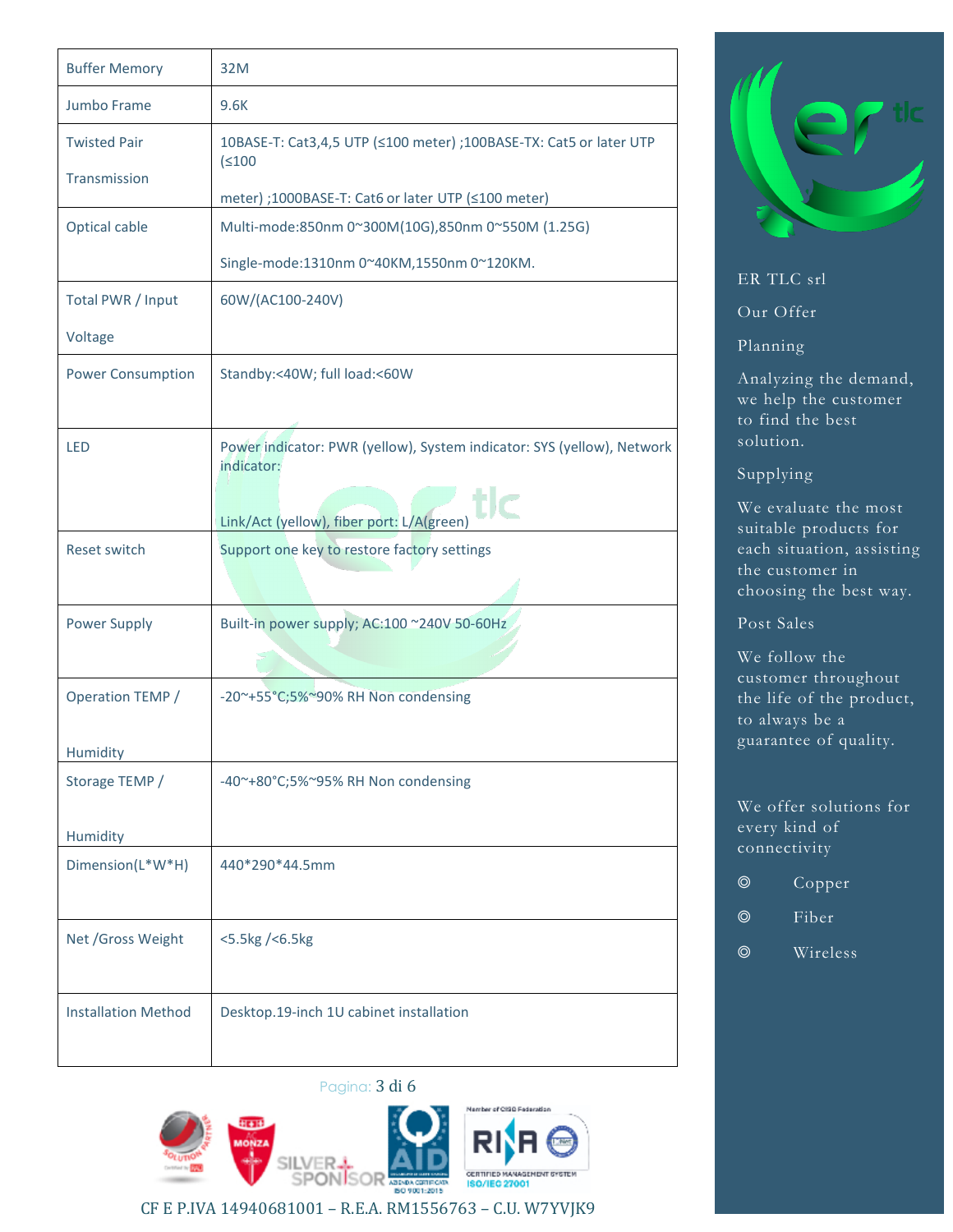| CCC; CE mark, commercial; CE/LVD EN60950;<br>FCC Part 15 Class B; RoHS;<br>3 years, lifetime maintenance<br>IEEE802.3x flow control (full duplex)<br>Broadcast storm suppression for port rate<br>support speed limit for incoming and offline message traffic, with a<br>minimum particle size of 64Kbps.<br>Temperature protection setting<br>Energy saving configuration of port EEE Ethernet<br>L3 network management, IPV4/IPV6 management L3 soft routing<br>forwarding,<br>Static route, Default route @ 128 pcs, APR @ 1024 pcs<br>Support port based VLAN (4K), IEEE802.1q Support protocol based<br><b>VLAN</b><br>Support Access, Trunk, Hybrid three types of port configuration<br>Support QinQ configuration<br><b>Support LACP</b><br>Support static polymerization<br>Support the largest 8 aggregation groups, each aggregation group<br>supports 8 ports.<br>STP(IEEE802.1d)<br>RSTP(IEEE802.1w) MSTP(IEEE802.1s)<br>Support G.8032 (ERPS), support 255 loops at most, and supports 1024<br>devices per ring. | Anti-surge /            | Anti-surge: 4KV 8/20us; Protection Level: IP30 |
|---------------------------------------------------------------------------------------------------------------------------------------------------------------------------------------------------------------------------------------------------------------------------------------------------------------------------------------------------------------------------------------------------------------------------------------------------------------------------------------------------------------------------------------------------------------------------------------------------------------------------------------------------------------------------------------------------------------------------------------------------------------------------------------------------------------------------------------------------------------------------------------------------------------------------------------------------------------------------------------------------------------------------------|-------------------------|------------------------------------------------|
|                                                                                                                                                                                                                                                                                                                                                                                                                                                                                                                                                                                                                                                                                                                                                                                                                                                                                                                                                                                                                                 | <b>Protection Level</b> |                                                |
|                                                                                                                                                                                                                                                                                                                                                                                                                                                                                                                                                                                                                                                                                                                                                                                                                                                                                                                                                                                                                                 | Certification           |                                                |
|                                                                                                                                                                                                                                                                                                                                                                                                                                                                                                                                                                                                                                                                                                                                                                                                                                                                                                                                                                                                                                 |                         |                                                |
|                                                                                                                                                                                                                                                                                                                                                                                                                                                                                                                                                                                                                                                                                                                                                                                                                                                                                                                                                                                                                                 | Warranty                |                                                |
|                                                                                                                                                                                                                                                                                                                                                                                                                                                                                                                                                                                                                                                                                                                                                                                                                                                                                                                                                                                                                                 | Interface               |                                                |
|                                                                                                                                                                                                                                                                                                                                                                                                                                                                                                                                                                                                                                                                                                                                                                                                                                                                                                                                                                                                                                 |                         |                                                |
|                                                                                                                                                                                                                                                                                                                                                                                                                                                                                                                                                                                                                                                                                                                                                                                                                                                                                                                                                                                                                                 |                         |                                                |
|                                                                                                                                                                                                                                                                                                                                                                                                                                                                                                                                                                                                                                                                                                                                                                                                                                                                                                                                                                                                                                 |                         |                                                |
|                                                                                                                                                                                                                                                                                                                                                                                                                                                                                                                                                                                                                                                                                                                                                                                                                                                                                                                                                                                                                                 |                         |                                                |
|                                                                                                                                                                                                                                                                                                                                                                                                                                                                                                                                                                                                                                                                                                                                                                                                                                                                                                                                                                                                                                 | Layer3 Function         |                                                |
|                                                                                                                                                                                                                                                                                                                                                                                                                                                                                                                                                                                                                                                                                                                                                                                                                                                                                                                                                                                                                                 |                         |                                                |
|                                                                                                                                                                                                                                                                                                                                                                                                                                                                                                                                                                                                                                                                                                                                                                                                                                                                                                                                                                                                                                 | <b>VLAN</b>             |                                                |
|                                                                                                                                                                                                                                                                                                                                                                                                                                                                                                                                                                                                                                                                                                                                                                                                                                                                                                                                                                                                                                 |                         |                                                |
|                                                                                                                                                                                                                                                                                                                                                                                                                                                                                                                                                                                                                                                                                                                                                                                                                                                                                                                                                                                                                                 |                         |                                                |
|                                                                                                                                                                                                                                                                                                                                                                                                                                                                                                                                                                                                                                                                                                                                                                                                                                                                                                                                                                                                                                 | Port Aggregation        |                                                |
|                                                                                                                                                                                                                                                                                                                                                                                                                                                                                                                                                                                                                                                                                                                                                                                                                                                                                                                                                                                                                                 |                         |                                                |
|                                                                                                                                                                                                                                                                                                                                                                                                                                                                                                                                                                                                                                                                                                                                                                                                                                                                                                                                                                                                                                 |                         |                                                |
|                                                                                                                                                                                                                                                                                                                                                                                                                                                                                                                                                                                                                                                                                                                                                                                                                                                                                                                                                                                                                                 | <b>Spanning Tree</b>    |                                                |
|                                                                                                                                                                                                                                                                                                                                                                                                                                                                                                                                                                                                                                                                                                                                                                                                                                                                                                                                                                                                                                 |                         |                                                |
|                                                                                                                                                                                                                                                                                                                                                                                                                                                                                                                                                                                                                                                                                                                                                                                                                                                                                                                                                                                                                                 | <b>Industrial Ring</b>  |                                                |
|                                                                                                                                                                                                                                                                                                                                                                                                                                                                                                                                                                                                                                                                                                                                                                                                                                                                                                                                                                                                                                 | <b>Network Protocol</b> |                                                |



#### ER TLC srl

Our Offer

Planning

Analyzing the demand, we help the customer to find the best solution.

#### Supplying

We evaluate the most suitable products for each situation, assisting the customer in choosing the best way.

Post Sales

We follow the customer throughout the life of the product, to always be a guarantee of quality.

We offer solutions for every kind of connectivity

| (O) | Copper |
|-----|--------|
| ◎   | Fiber  |

◎ Wireless

Pagina: 4 di 6



CF E P.IVA 14940681001 – R.E.A. RM1556763 – C.U. W7YVJK9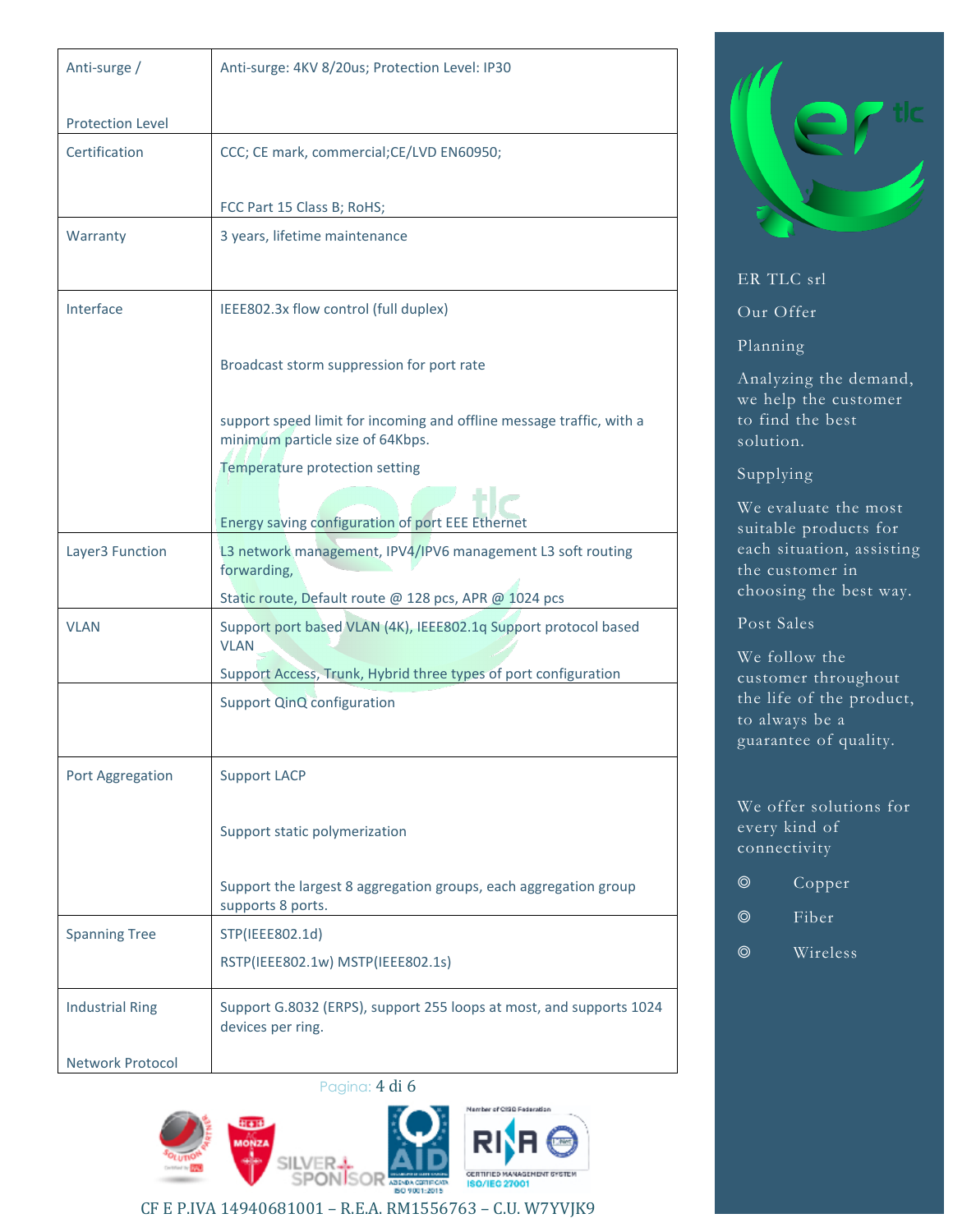|                               | The self-healing time of the ring network is less than 20ms                                                                                                                                                                                                                                          |
|-------------------------------|------------------------------------------------------------------------------------------------------------------------------------------------------------------------------------------------------------------------------------------------------------------------------------------------------|
| <b>Multicast</b>              | Support IGMP Snooping V1/V2 and support 1024 multicast groups at<br>most. Support the user's quick departure mechanism<br>Support MLD Snooping V1/V2                                                                                                                                                 |
|                               | <b>Support multicast VLAN</b>                                                                                                                                                                                                                                                                        |
| Image                         | Bi-directional traffic mirroring supporting the basic port                                                                                                                                                                                                                                           |
| QoS                           | Diff-Serv QoS                                                                                                                                                                                                                                                                                        |
|                               | Each port supports 8 output queues Support 802.1p/DSCP priority<br>mapping                                                                                                                                                                                                                           |
|                               | Support queue scheduling mechanism (SP, WRR, SP+WRR) priority tag<br>Mark/Remark                                                                                                                                                                                                                     |
|                               | stream based packet filtering Support for stream-based redirection                                                                                                                                                                                                                                   |
|                               | Support flow-based speed limit                                                                                                                                                                                                                                                                       |
| <b>ACL</b>                    | Support L2 to L4 packet filtering function, can match the first 80 bytes<br>of the message, provide based on the source MAC address, destination<br>MAC address, source IP address, destination IP address, IP protocol<br>type, TCP/UDP port, TCP/UDP port range, VLAN and other definition<br>ACL. |
|                               | Support ACL based on port and VLAN                                                                                                                                                                                                                                                                   |
| <b>Safety Characteristics</b> | Support user grading management and password protection                                                                                                                                                                                                                                              |
|                               | Support IEEE802.1X authentication / centralized MAC address<br>authentication                                                                                                                                                                                                                        |
|                               | <b>Support AAA&amp;RADIUS authentication</b>                                                                                                                                                                                                                                                         |
|                               | Support the number of MAC address learning restrictions Support MAC<br>address black hole                                                                                                                                                                                                            |
|                               | Support SSH 2 to provide secure passwords for user login. Support SSL<br>to ensure data transmission security                                                                                                                                                                                        |
|                               | Support port isolation                                                                                                                                                                                                                                                                               |
|                               | Support the speed limit function of ARP message Support IP source<br>address protection                                                                                                                                                                                                              |
|                               | Support ARP intrusion detection function Support against DoS attacks                                                                                                                                                                                                                                 |



#### CF E P.IVA 14940681001 – R.E.A. RM1556763 – C.U. W7YVJK9



ER TLC srl

Our Offer

Planning

Analyzing the demand, we help the customer to find the best solution.

#### Supplying

We evaluate the most suitable products for each situation, assisting the customer in choosing the best way.

Post Sales

We follow the customer throughout the life of the product, to always be a guarantee of quality.

- ◎ Copper
- ◎ Fiber
- ◎ Wireless